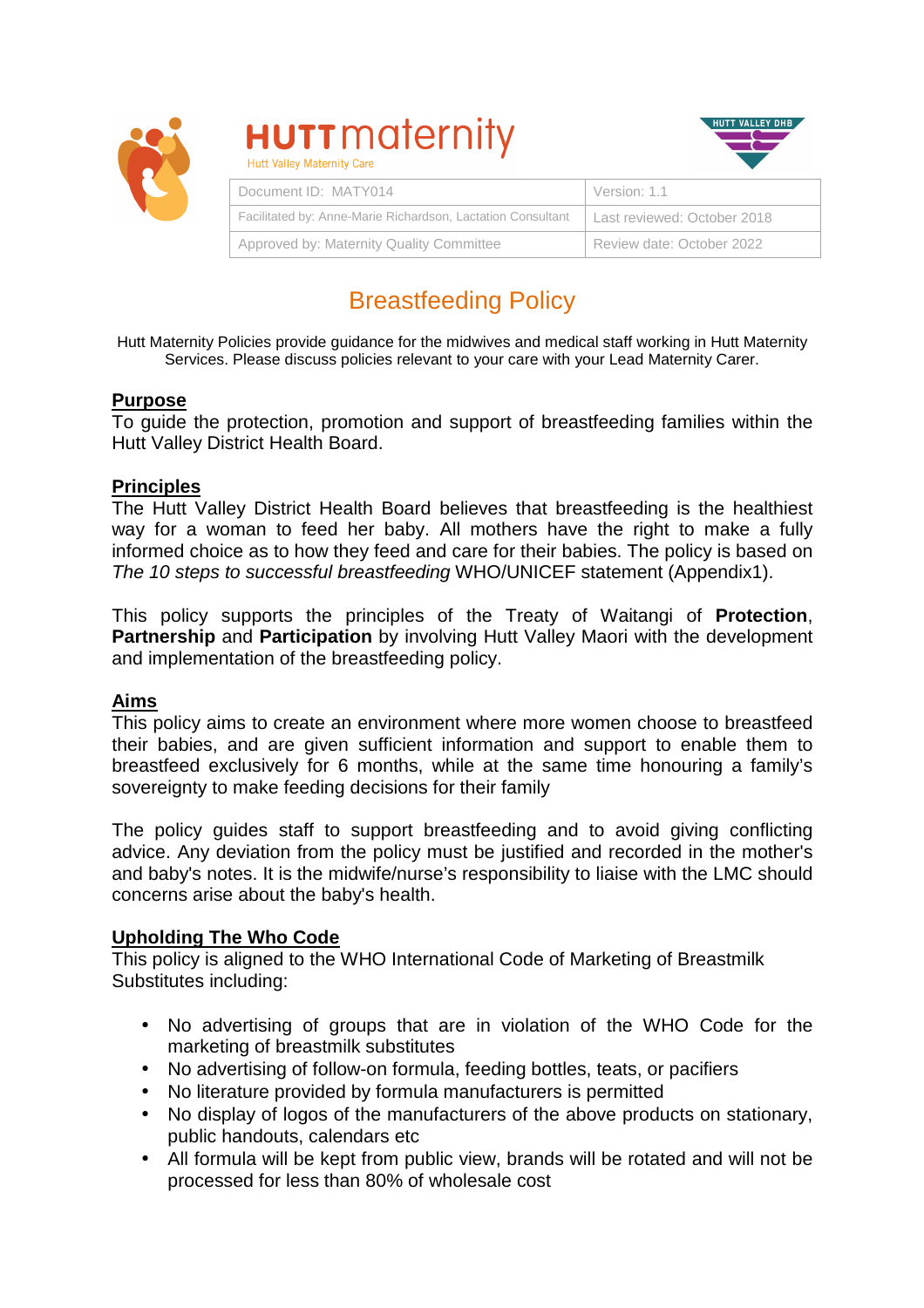- Artificial formula company representatives are to only liaise with hospital supply department.
- Parents who have made a fully informed choice to formula feed their babies should individually be shown how to prepare formula correctly in the postnatal period.
- No routine group instruction on preparation of formula feeds will be given.

# **Communicating the Breastfeeding Policy**

- This policy is to be communicated to all health care staff that have contact with pregnant women and mothers.
- All new staff will be familiarised to the policy in their orientation.
- The policy in its entirety will be kept in the offices of Postnatal, Delivery Suite, SCBU, Paediatric ward, Theatre, and GSG.
- A summary of the policy is available in the postnatal corridor in various languages.
- The policy will be available online on the intranet and Huttmaternity website.

# **Training health care staff**

- All professional staff who have sustained contact with pregnant women and mothers will receive training in breastfeeding management.
	- All new maternity/SCBU staff will receive an introduction to the breastfeeding policy within the first six weeks of their employment.
	- Midwives and nurses will receive 18 hours of education (including Maori women and breastfeeding component) and an additional three hours of supervised clinical tuition initially. Then ongoing education of 12 hours over three years which includes 30 minutes of Maori women and Breastfeeding and three hours of clinical skills.
	- New Obstetric and Paediatric RMOs and SMOs receive orientation to Breastfeeding Policy and those employed for longer than six months receive two hours education annually.
	- Theatre staff, Anaesthetists and ancillary staff will receive one hour annually at a level appropriate to their professional group.
	- New staff will receive training within six months of taking up their posts.

# **Informing pregnant women of the benefits and management of breastfeeding**

- Every effort must be made to ensure that all pregnant women are aware of the benefits of breastfeeding and of the potential health risks of formula feeding.
- All women who receive antenatal care through the Hutt Valley District Health Board will receive a copy of the Breastfeeding Quick Reference Guide and the Breastfeeding Support in the Hutt Valley card and will be offered an opportunity to discuss these at a follow up visit.
- Women and whānau are encouraged to attend an antenatal breastfeeding course eg. BirthED.

# **Initiation of Breastfeeding**

• All mothers should be encouraged to hold their babies in skin-to-skin contact as soon as possible after birth, regardless of their intended feeding method. (Please refer to the skin to skin guidelines.)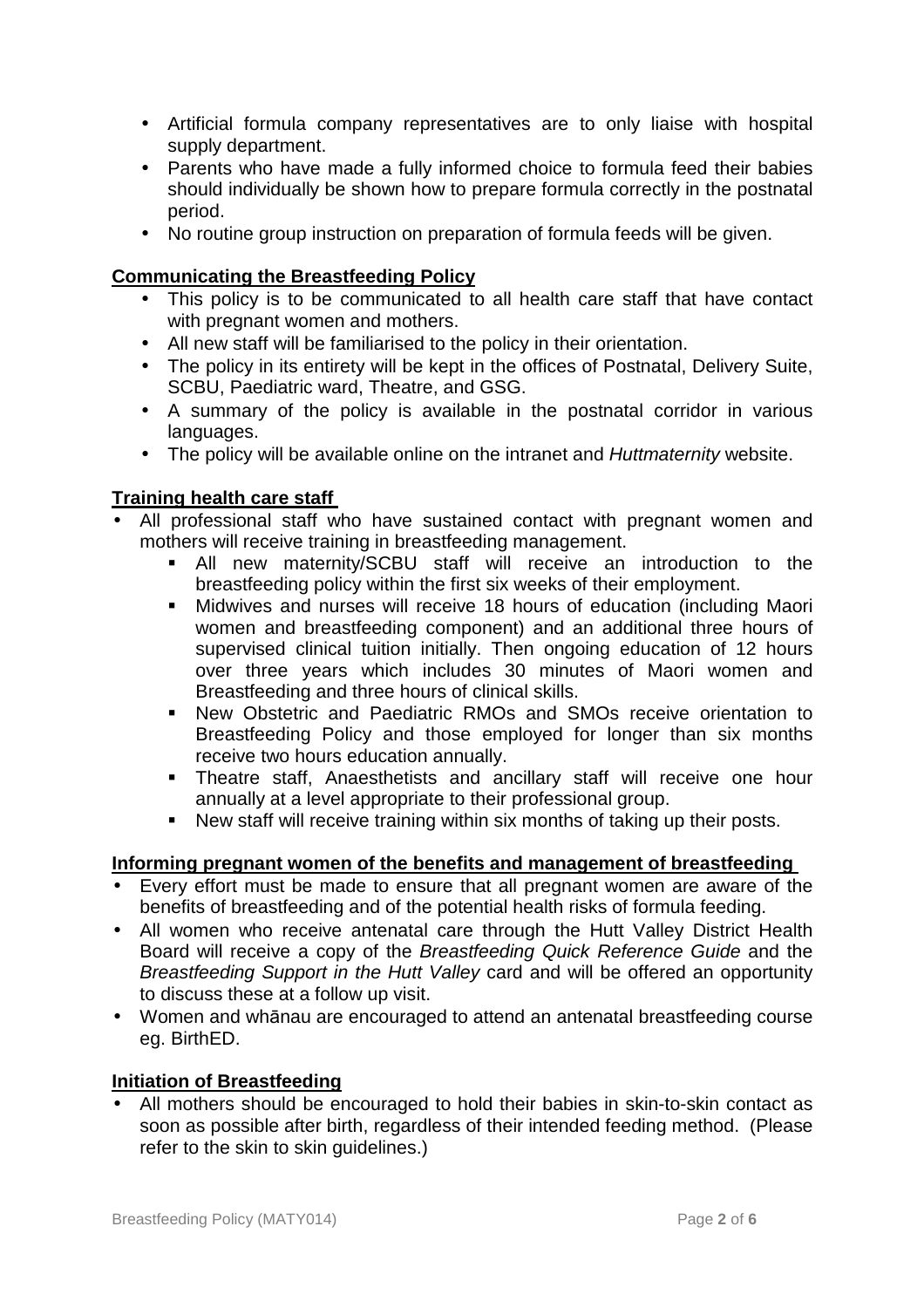• Skin to skin contact should be encouraged during the period immediately after birth, and throughout the entire hospital stay, as a means of establishing breastfeeding.

## **Supporting women to breastfeed and to maintain lactation**

A midwife or nurse should be available to assist a mother at all breastfeeds during her hospital stay.

- Midwives and nurses should be able to explain positioning and attachment to the mother. Every attempt should be made to give hands free assistance.
- All breastfeeding mothers should be shown how to hand express their milk. The Breastfeeding Quick Reference Guide includes diagrams on this skill.
- When a mother and baby have to be separated for medical reasons it is the shared responsibility of the neonatal nurse caring for the baby and the mother's core midwife/nurse to ensure the mother is given help to express her milk and to maintain her lactation. The SCBU nurse would refer to post-natal midwives. SCBU nurses would absolutely encourage and give advice to ensure the mother is expressing and arrange for the mother to use the expressing room in SCBU once discharged from PNW.
- Mothers who are separated from their babies or whose babies are reluctant to feed should be encouraged to express breast milk at least eight times in a 24 hour period and this will be initiated within two hours of separation from her infant. It is the responsibility of the midwife/nurse, caring for the mother, to ensure that this occurs.

## **Prior to Formula Supplementation**

All available EBM is given as a first option.

Indications for Formula supplementation:

- Hypoglycemia, unresponsive to appropriate frequent breastfeeding
- Separation, transfer to other hospital or maternal illness
- Infant with inborn error of metabolism (eg. galactosaemia)
- Clinical evidence of significant dehydration
- Greater than 10% weight loss
- Meconium stools by day 5.
- Maternal medications contraindicated in breastfeeding

All supplemental feedings should be documented, including the content, volume, method, and medical indication or reason on the formula consent form. The primary goals are to feed the baby and optimize the maternal milk supply while determining the cause of poor feeding.

#### **Breastfeeding challenges:**

- If a baby is not latching, the mother's expressing routine needs to be started as soon as possible.
- Refer all breastfeeding challenges to the Lactation Consultant.
- Develop and document a feeding/expressing plan with the mother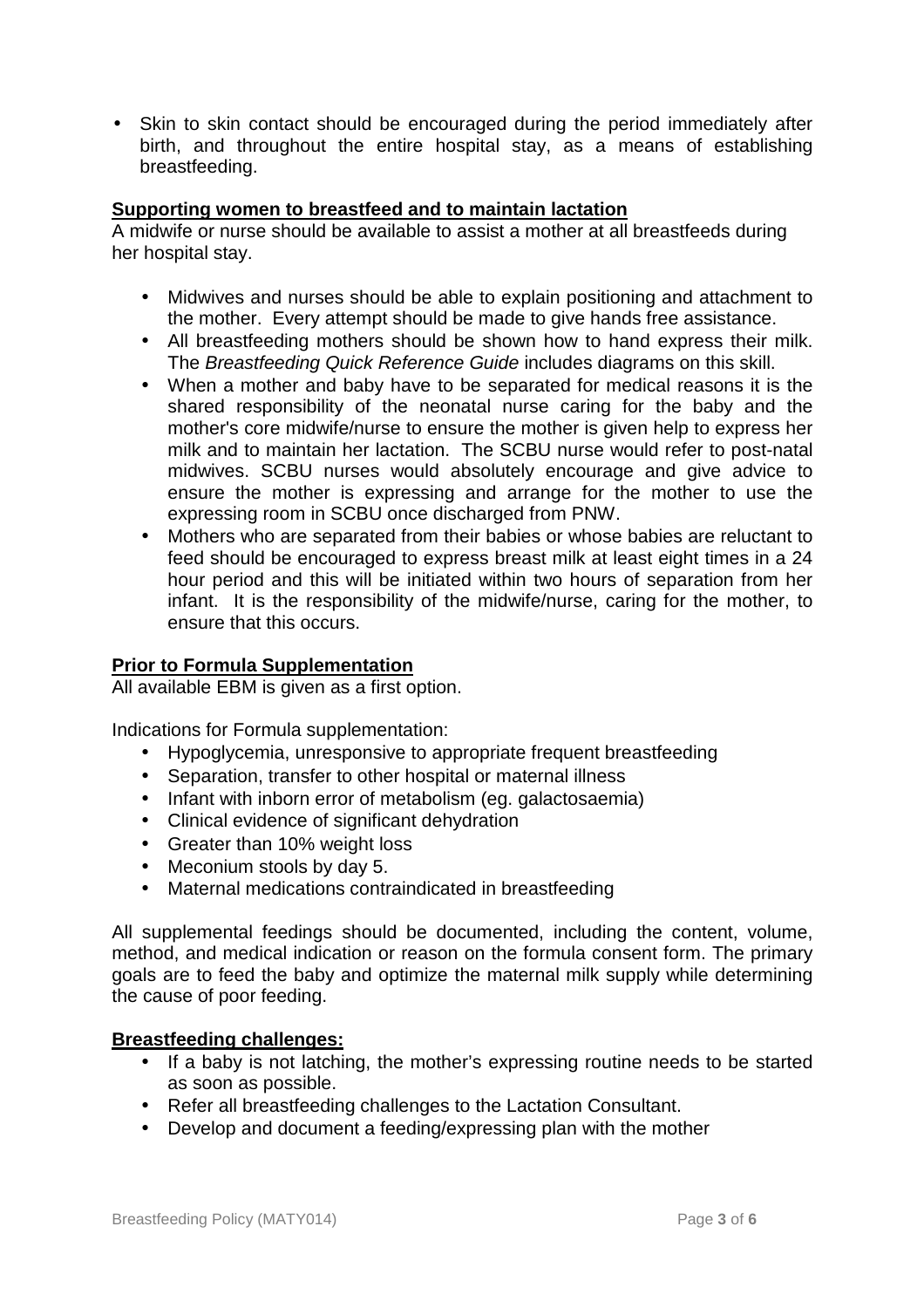- If baby is capable of feeding at the breast but requires top ups then use tube to breast NGT top ups are often more appropriate for the premature baby in SCBU.
- If baby is not able to breastfeed then try syringe/cup feeding. The premature baby will need to be showing cues of being able to orally feed by these methods before they would be used

## **Rooming-in**

- Mothers will normally assume primary responsibility for the care of their babies.
- Separation of mother and baby will occur only where the health of either the mother or her infant prevents care being offered in the postnatal areas.
- Infants should only be removed from the mother for procedures for up to one hour and the mother should be given the option of attending the procedure and given information about the use of breastfeeding as a means of analgesia for medical procedures. Breast feeding may not be an appropriate method of analgesia in SCBU for procedures such as Lumbar Puncture etc.; if baby is unwell they **may** be Nil by Mouth.
- If mother insists on the infant being taken from her room for a period of rest this needs to be documented in the clinical notes. The infant is to stay with a staff member at all times. If for any reason this is not possible, then the infant will be returned to the mother or a family support person.
- If babies are removed for any reason, they should be returned to the mother within an hour or earlier if showing infant feeding cues.
- If the mother is in a situation where she is unable to care for her infant and the staff is unable to keep the infant under constant supervision, then a support person can be called in 24 hours a day to support the mother and assume care for the infant. This decision will be made jointly with the mother and the staff.

## **Baby-led Feeding**

- Baby-led feeding will be encouraged for all babies unless clinically indicated
- Mother's need to be educated on what feeding cues are. These include:
	- **p** opening his mouth
	- sticking out his tongue
	- chewing on his hand
	- **trying to bounce down to the breast**
	- **Attempting to suckle on what ever he can find**
- Cards that describe infant feeding cues will be attached to all cots

## **Use of Artificial Teats, Dummies and Nipple Shields**

- Health care staff will not recommend the use of artificial teats or dummies. Parents wishing to use them should be advised of the possible detrimental affects on breastfeeding to allow them to make a fully informed choice. The information given and the parents' decision will then be recorded in the notes.
- Nipple shields may be helpful in assisting when the mother has inverted nipples. It is difficult to transfer colostrum through the nipple shield, therefore, it is not recommended to implement the use of a shield until the milk supply is established and should only be used as a last resort. Use of nipple shields should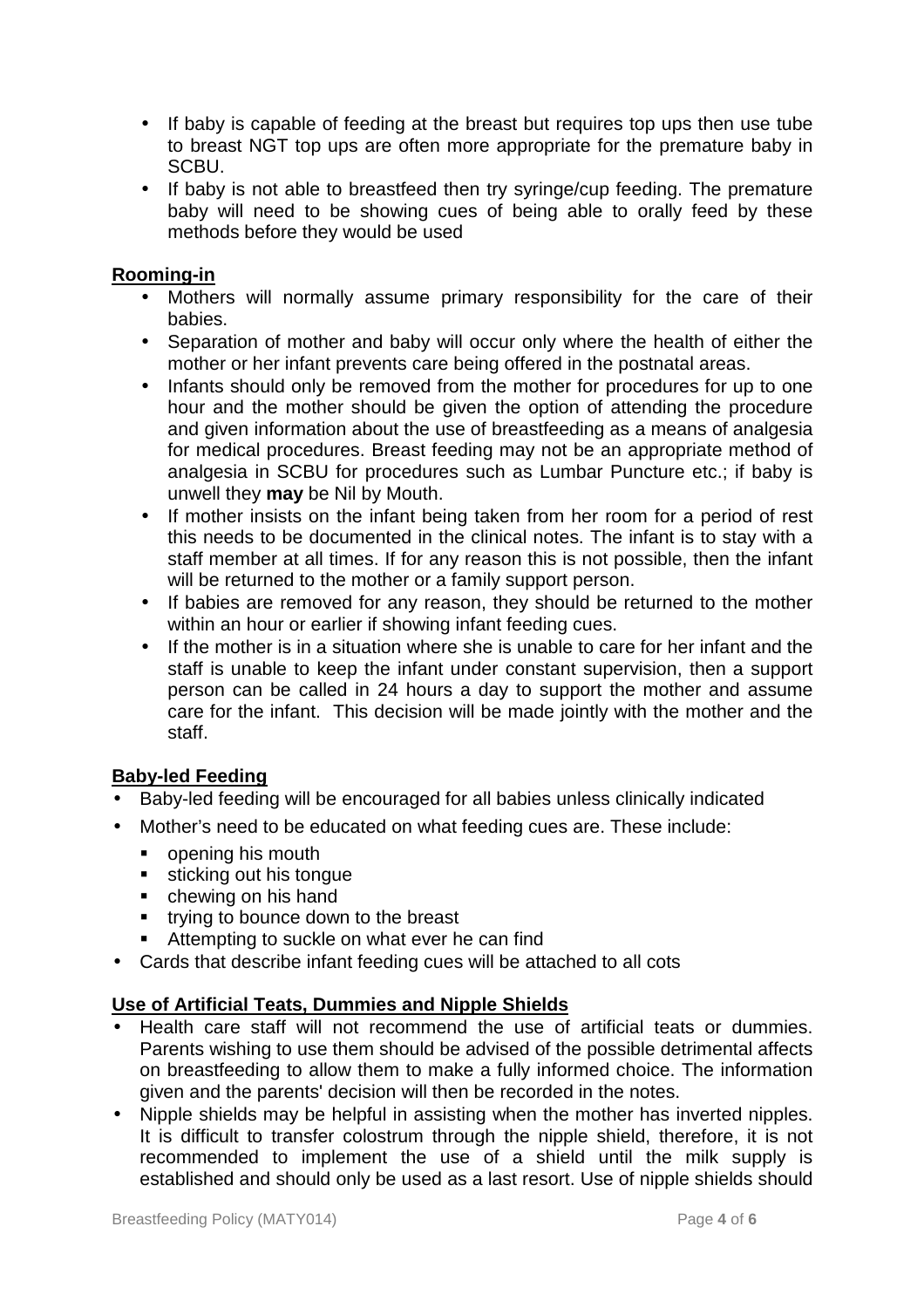be a short-term intervention and carefully assessed and closely monitored with the aim to return to breastfeeding without the shield as soon as possible.

## **Breastfeeding Support Groups**

- Groups that assist with breastfeeding will be allowed access to the mothers on the ward if the mother wishes their presence.
- Contact information for Breastfeeding Support in the Hutt Valley is displayed on the notice boards within the Maternity Unit and routinely given in form of the Oranga Card in the Well Child book at discharge.
- Breastfeeding support groups will be invited to contribute to development of the breastfeeding policy through involvement in DHB BFHI Staff Courses, and through consultation.

## **References**

Cordes, R et. Al. Academy of Breastfeeding Medicine: Protocol #3: Hospital guidelines for the use of supplementary feedings in the healthy term breastfed neonate. 2017.

Regional Public Health, Hutt Valley District Health Board and Kokiri Marae Hauora. Breastfeeding Issues for Maori Women in the Wellington Region. A report on consultation conducted with Maori Women and Health Professionals. Oct 2001.

WHO UNICEF. 1990. Innocenti Declaration on Protection, Promotion and Support of Breastfeeding (WHO, 1990).

WHO. 1991. International Code of Marketing of Breastmilk substitutes. Geneva: World Health Organization

Ministry of Health. 2002. Breastfeeding: a Guide to Action. Wellington: Ministry of Health.

WHO 1989, Protecting, promoting, and supporting breastfeeding: the special role of the maternity services, WHO/UNICEF, Geneva.

WHO 2002, Infant and young child nutrition: Global strategy on infant and young child feeding, report by the Secretariat, 16 April 2002 WHO.

## **Documents available to support policy**

Breastfeeding Support in the Hutt Valley Quick Reference Guide Feeding Chart